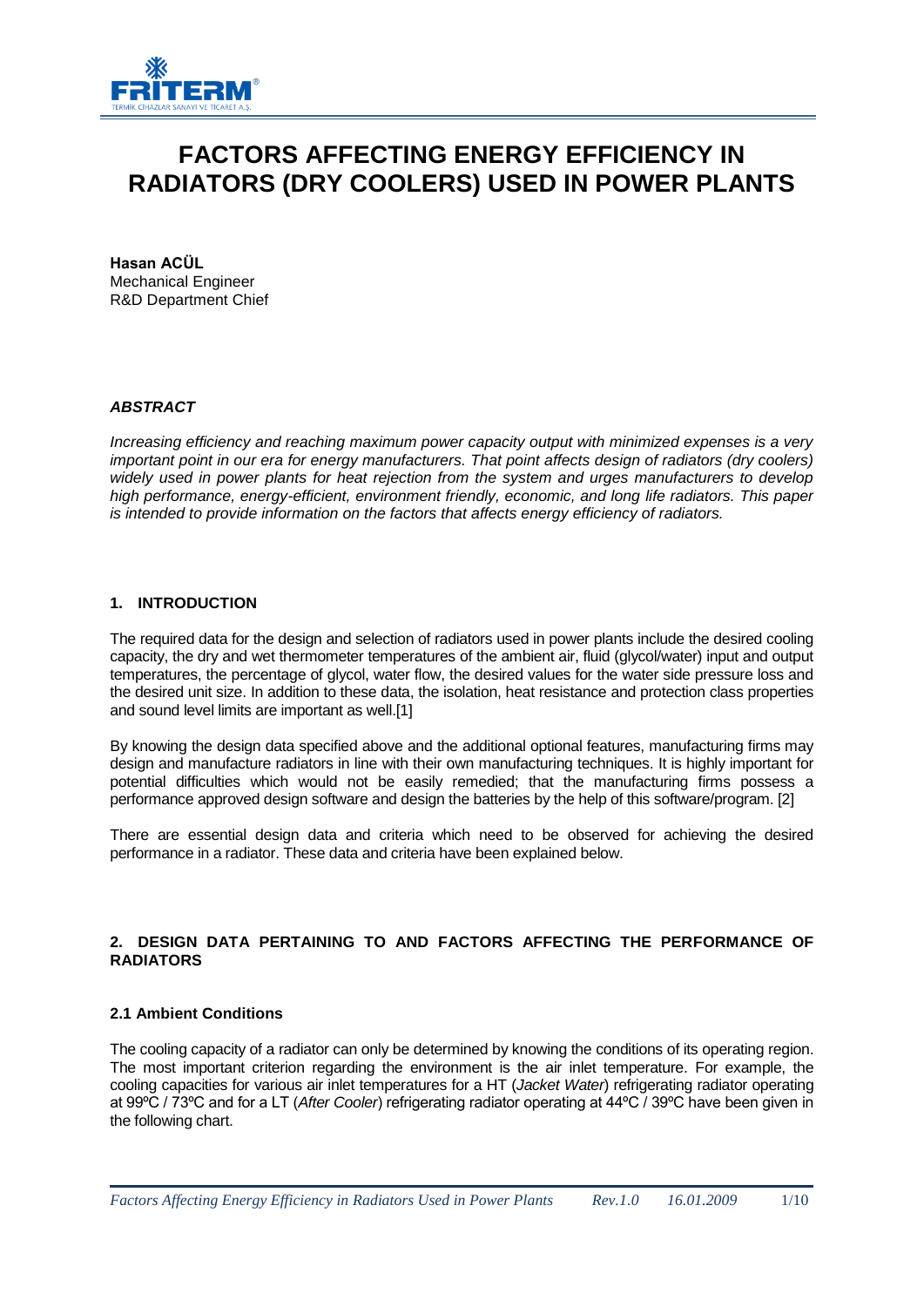

An important point to be considered for radiator selection is the necessity to know the cooling capacity of the Dry Cooler to be purchased in the conditions of the area in which it will be operated. In the current example, the HT Dry Cooler purchased according to its cooling capacity for an air inlet temperature of 25 ºC, yields 83% of the required capacity when operated in its actual operating area with an air inlet temperature of 35 ºC, this percentage is a only 37% for a LT radiator. [2]



*Chart 1. Variation in cooling capacity as a function of air inlet temperature* [2]

# **2.2 Coolant Properties and Freeze Protection in Radiators**

Another important design concern is whether the water circulating in the radiator circuit will be exposed to below zero outdoor temperatures. While 100% water may be used to meet the coolant requirement of the system, for operation in outdoor temperatures of below zero, a glycol-water mixture (brine) must be used to prevent freezing. For example, a mixture containing 20% ethylene glycol mixture by volume and a mixture containing 30% ethylene glycol by volume provide protection up to –8 °C and -16 °C respectively (See Table 1) [3].

The percentage of glycol to be added to the cooling water must also be taken into consideration for the design and selection of radiators. It must also be kept in mind that the capacity of the glycol-water mixture used in the cooling battery to prevent freezing is much lower than that in systems using 100% water, and consequently a larger heat transfer area, thus a larger (more costly) cooling radiator is required. Otherwise, the decrease in cooling capacity caused by the glycol which is added to water will cause the performance of the radiator to fall below expectations. Therefore, the value of the cooling capacity of the dry cooler is not meaningful in the absence of the design conditions and glycol-water ratio.

Capacity standards for radiators are defined for a 34% ethylene glycol mixture by volume, according to the TS EN 1048 standard (Heat Exchangers-Air Cooled Liquid Coolers "Dry Coolers"-Test Methods For Establishing the Performance).

Table 1 shows freezing points of mixtures by antifreeze volume [3]. The point which should be considered here is that freezing temperatures begin to increase when the glycol ratio exceeds 60%.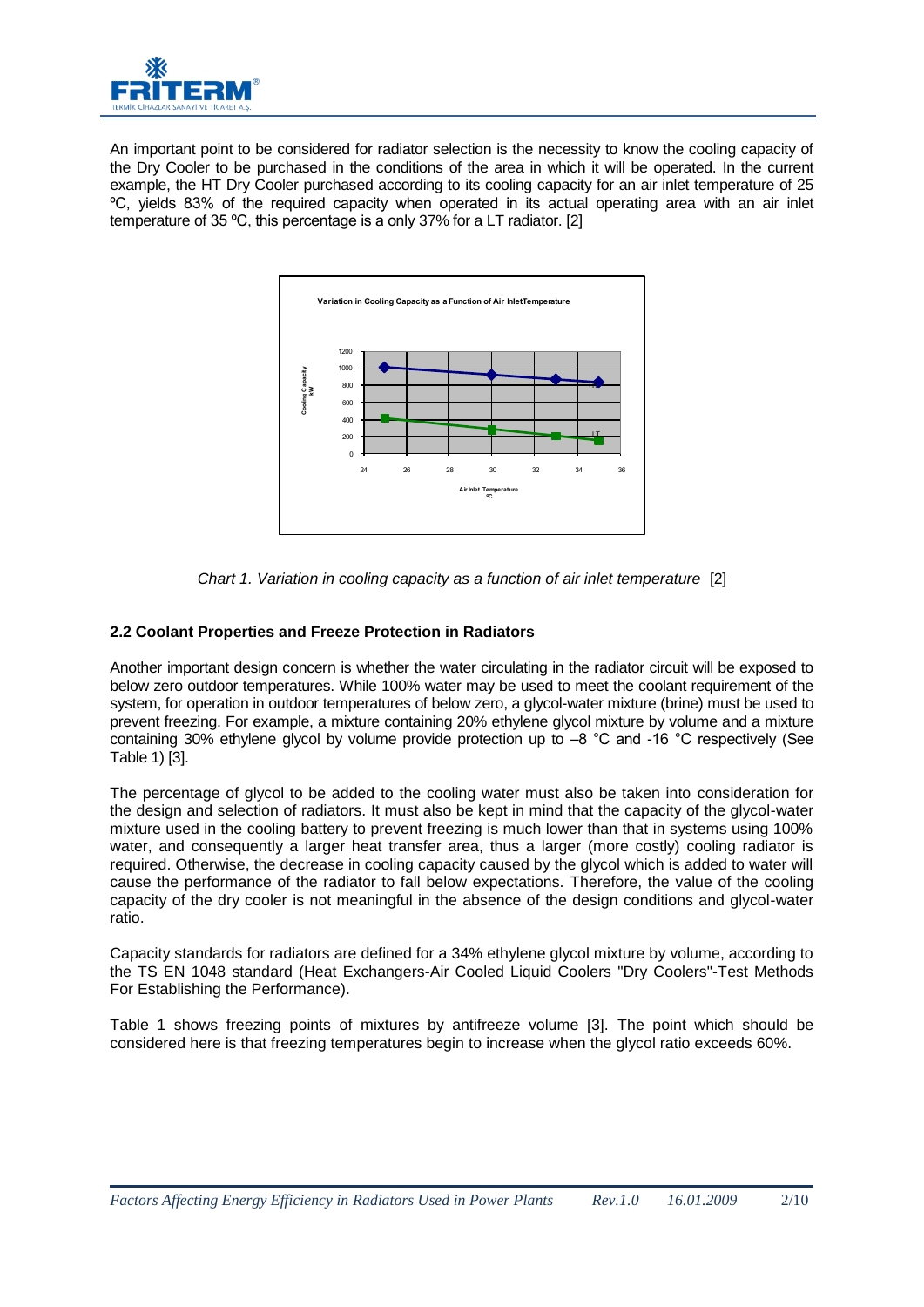

| Table 1. Freezing Points of Mixtures by Antifreeze Volume [3]. |                                       |  |  |
|----------------------------------------------------------------|---------------------------------------|--|--|
| <b>Ratio of Mixture by Volume</b>                              | <b>Freezing</b><br><b>Temperature</b> |  |  |
| 100% Water                                                     | 0 °C                                  |  |  |
| 90 % Water + 10 % Glycol Mixture                               | $-3 °C$                               |  |  |
| 80 % Water + 20 % Glycol Mixture                               | -8 °C                                 |  |  |
| 70 % Water + 30 % Glycol Mixture                               | $-16 °C$                              |  |  |
| 60 % Water + 40 % Glycol Mixture                               | $-25 °C$                              |  |  |
| 50 % Water + 50 % Glycol Mixture                               | $-37 °C$                              |  |  |
| 40 % Water + 60 % Glycol Mixture                               | $-50 °C$                              |  |  |
| 30 % Water + 70 % Glycol Mixture                               | $<$ -50 °C                            |  |  |
| 20 % Water + 80 % Glycol Mixture                               | -45 °C                                |  |  |
| 10 % Water + 90 % Glycol Mixture                               | -28 °C                                |  |  |

If precautions are not taken against the risk of freezing for dry coolers in winter months, the damages caused in pipes by the freezing of the internal coolant are almost inevitable (Even in instances where repair is possible, the additional cost will be accompanied by a performance drop in the dry cooler). In our country, the instances where dry coolers became unusable by freezing require complete replacement are quite common. Figure 1 shows the typical damage in the pipes of the dry cooler as a result of freezing [1].



**Figure 1.** Typical damage in Radiator pipes as a result of freezing [1].

The commonly used precaution against the risk of freezing is purging the water inside the Radiator in cold weather conditions when the system is not operated. Still, it is not possible to completely flush the water inside the Radiator, due to the piping structure, antifreeze (ethylene glycol) must be added to the cooling fluid in an adequate percentage. This precaution is also required to avoid freezing which may take place due to the unplanned energy blackouts that are quite frequent in our country.

# **2.3 The Fin Geometry**

In radiator design, fin geometry which defines the diameter of the pipe and distances between pipes influences capacity and pressure losses. The fin geometry is selected among its own standards by the manufacturer so as to provide the required cooling capacity within the appropriate pressure losses.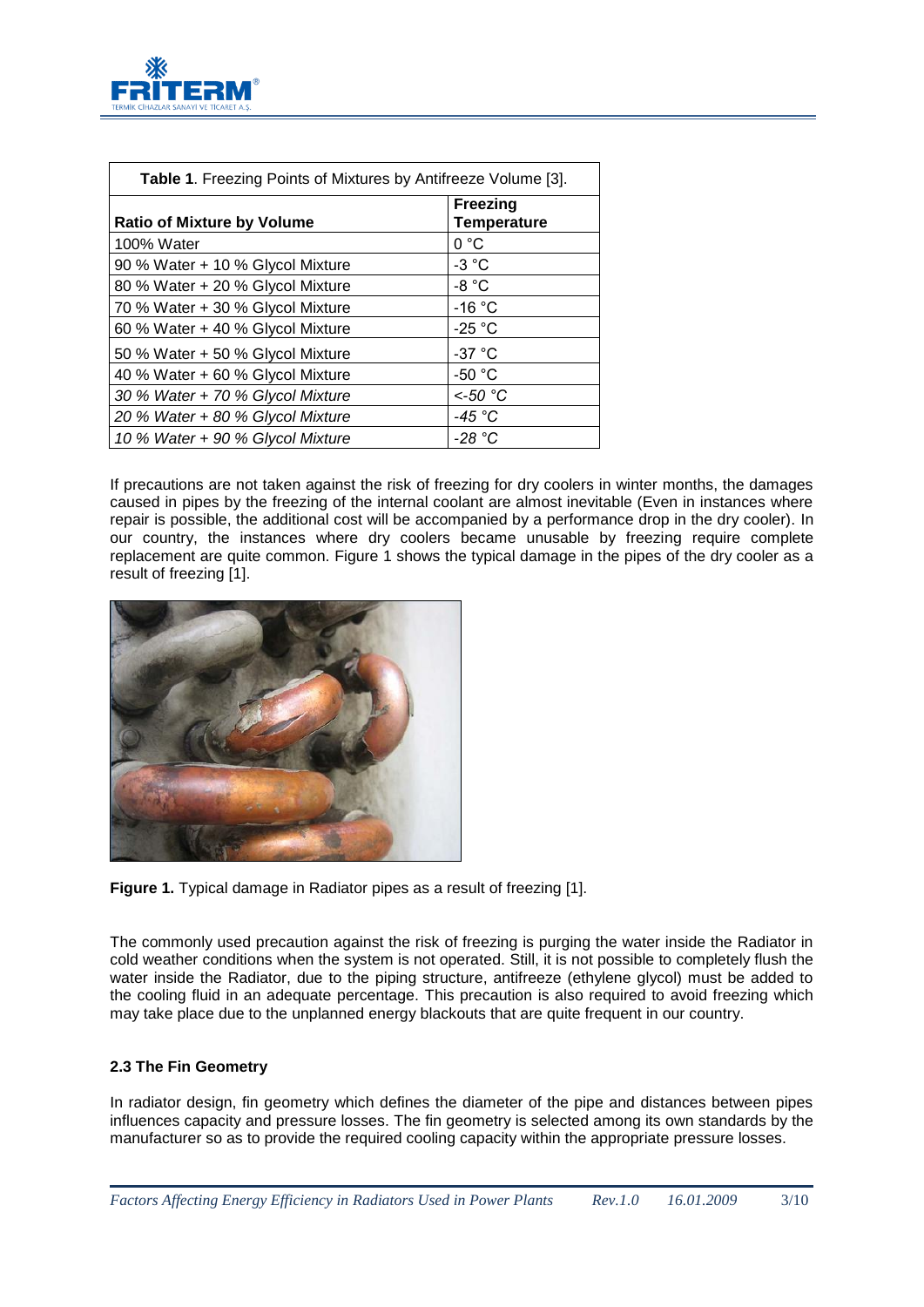

Geometries with intensive piping can be said to yield more advantageous capacity/price ratios; however in this case, optimization is required since pressure losses will increase in tandem. Under practically, it should be considered that radiators having the same heat transfer surface, yet different geometries will yield different cooling capacities and pressure losses under the same conditions.

# **2.4 Air Velocity**

Air velocity is an important criterion, since it affects the partial heat transfer coefficient on the air side. Since heat transfer increases with air speed, a smaller heat exchanger will be enough; however, in high speeds, the fan performance drops due to increased pressure loss in the air side. For this reason, air velocity must be selected at optimal values. The recommended air velocity in radiator applications is around 3-3.5 m/s. Air velocities below this figure require a larger radiator. Higher air velocities, on the other hand require stronger and costlier fans.

#### **2.5 Standards and Energy Classification in Dry Coolers**

Capacity standards for dry coolers are defined for a 34% ethylene glycol mixture by volume, according to the TS EN 1048 standard (Heat Exchangers-Air Cooled Liquid Coolers "Dry Coolers"- Test Procedure For Establishing the Performance ) [4].

Cooling batteries must be manufactured in conformance to the SEP (Sound Engineering Practice) defined under 97/23/EC PED (Pressure Equipment Directive) and the entire unit must meet CE requirements [5].

Energy efficiency in products may be calculated for the value ranges given in Table 2, as per the EUROVENT Rating Standard (For Forced Convection Air Cooled Liquid Coolers "Dry Coolers") 7/C/003 – 2007 [6].

| <b>Table 2. Energy Efficiency Class</b> |                           |                     |  |  |
|-----------------------------------------|---------------------------|---------------------|--|--|
| Clas                                    |                           | <b>Energy Ratio</b> |  |  |
| s                                       | <b>Energy Consumption</b> | (R)*                |  |  |
| A                                       | <b>Extremely low</b>      | R > 110             |  |  |
| в                                       | Very low                  | $70 = < R < 110$    |  |  |
| C                                       | Low                       | $45 = R < 70$       |  |  |
| D                                       | Medium                    | $30 = < R < 45$     |  |  |
| E.                                      | High                      | R < 30              |  |  |

*\* The energy ratio "R" is obtained by dividing the standard capacity of the product by the total energy consumption of fan motors.*

There is a significant correlation between increasing energy efficiency and initial investment costs. While the initial investment costs of products with high energy efficiency is relatively high, they can be said to make up for the difference in costs in a short while.

Table 3 shows a sample comparison between two radiators assumed to have the same operating conditions and equal capacities. For the comparison, the cooling requirement of the system per radiator has been assumed to be 1400 kW and alternative radiator designs have been made accordingly. The basic differences between sample units are heat transfer surfaces, unit sizes, surface air velocities, electrical powers, energy efficiency classes and costs. The unit with a higher initial investment cost has a larger size and heat transfer area. This has a direct bearing on cost. However, low values for the air velocity and consequently for pressure loss on the air side has an impact on the electricity consumption value, which lowers costs of consumption. This increases the energy efficiency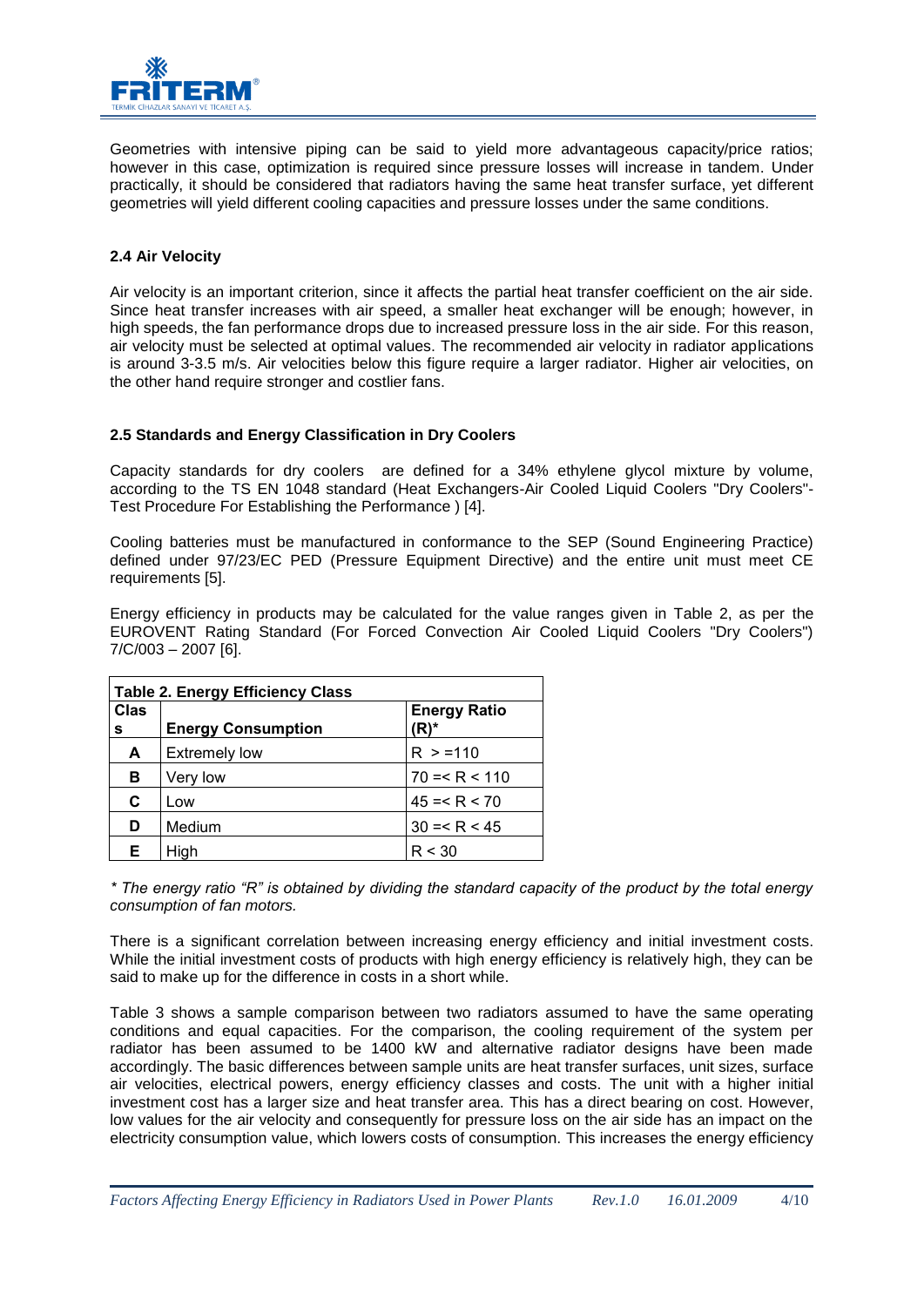

of the unit and elevates the unit from Class C to Class B as seen in the example. Table 4 shows the differences.

| <b>SPECIFICATIONS</b>                | <b>RADIATOR 1</b> |                | <b>RADIATOR 2</b> |                |
|--------------------------------------|-------------------|----------------|-------------------|----------------|
| Q (Cooling Capacity)                 | 1401              | KW             | 1403              | KW             |
| <b>Heat Transfer Surface</b>         | 2705              | m <sup>2</sup> | 3373              | m <sup>2</sup> |
| Coil Length                          | 8500              | mm             | 10675             | mm             |
| <b>Air Velocity</b>                  | 3,67              | m/s            | 2,72              | m/s            |
| <b>Fan Diameter</b>                  | 1250              | mm             | 1250              | mm             |
| <b>Fan Rotation</b>                  | 750               | d/d            | 750               | d/d            |
| Number of Fans                       | 5                 |                | 5                 |                |
| <b>Electrical Power of Fan</b>       | 5,94              | kw/h           | 3,61              | kw/h           |
| <b>Total Electrical Power of Fan</b> | 29.7              | kw/h           | 18,05             | kw/h           |
| Energy Ratio (R)*                    | 47                |                | 78                |                |
| <b>Energy Efficiency Class</b>       | C                 |                | В                 |                |
| <b>Unit Price</b>                    | 23300             | Euros          | 25500             | Euros          |

**Table 3.** Sample comparison of the two assumed radiators [1, [2]

| <b>CALCULATIONS</b>                                    | <b>DIFFERENCES</b> |                   |
|--------------------------------------------------------|--------------------|-------------------|
| Difference in the Total Electrical Power of Fan        | 11,65              | kw/h              |
| Difference in Annual Electrical Power of Fan           | 100656             | kw                |
| Cost of Electricity                                    | 0,08               | $\frac{1}{2}$ /kW |
| Difference in Annual Total Electricity<br>Consumption  | 8052,5             | \$                |
| Difference in Annual Total Electricity<br>Consumption  | 5195,1             | €                 |
| Difference in Monthly Total Electricity<br>Consumption | 432,93             | €                 |
| Difference in unit costs                               | 2200               | €                 |
| Payback period                                         | 5                  | months            |

**Table 4.** Comparison of the assumed radiators and the calculation of the payback period of the initial investment cost. [1, [2]

# **2.6 LT-HT Radiator Design**

A special system which offers advantages in terms of cost and occupied space can be employed for the heat rejection of motors used in power plants. In the HT (Jacket Water) circuit, the average temperature of the circulating water is high. On the other hand, water at lower temperatures circulates in the LT (After Cooler) circuit. Even after the air used to refrigerate the LT circuit warms up, its temperature remains sufficiently low to meet the cooling demand in the HT circuit. For this reason, instead of using a new radiator for the HT circuit, LT-HT radiators where two heat exchangers are cooled with the same fans can be utilized [7].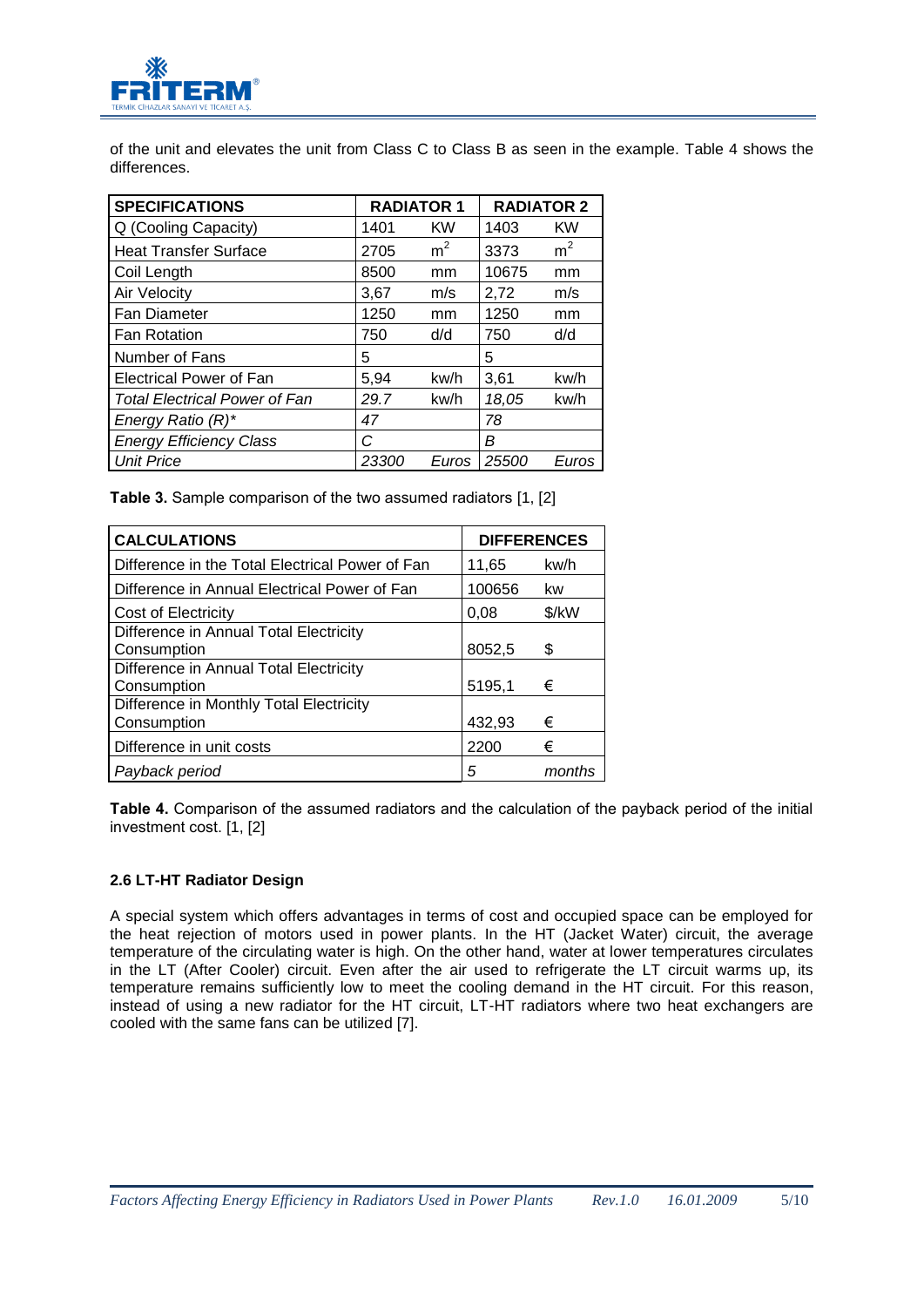



In LT-HT Radiators, the outlet air of the LT circuit is the inlet air of the HT circuit. The air entering the LT circuit in room temperature becomes somewhat warmer while cooling the After Cooler water. Since it is this warmed air which will enter the HT circuit, a larger heat transfer surface is needed than the one used for cooling with ambient air, to provide the cooling requirement for the Jacket Water. On the other hand, the initial investment advantage of solving the system within the same casing should be considered [7].

**Figure 2.** An LT-HT Radiator[1]





# **2.7 Noise Level and Fans**

Particularly in applications near residential areas, low noise levels for the operation of dry coolers becomes an important criterion. The noise level which results primarily from the fan motor and the design of the fan blades is determined by evaluating manufacturer's data and checked in terms of conformance to the prescribed specifications. The sound level may be reduced by decreasing motor rotation, if need be; in this case the heat transfer area of the heat exchanger should be increased in order to provide the required cooling capacity.

Another point which requires consideration in radiator selection is the necessity to assure the adequacy of the design to provide the cooling capacity required in conditions of high ambient temperature. In periods where air temperatures are low, operating all fans at maximum rotation to achieve the desired capacity will be superfluous and costly. In systems monitored by cooling water outlet temperature, operating fans at low rotation or disabling them will provide an air supply of sufficient flow to the system.

# **2.7.1 Two Speed Fans**

The most practical means of supplying air of varying flow is to use a two speed fan. Thanks to these fans that can operate at a secondary speed like 3/4ths of the highest operating rotation, a substantial amount of energy can be saved in periods where the air inlet temperature falls far below design temperatures.

For example an 870 kW dry cooler with four fans may be operated with lowered fan rotation when ambient temperature drops from 33 ºC to 20 ºC. In this case, 0.75 kW less of power will be consumed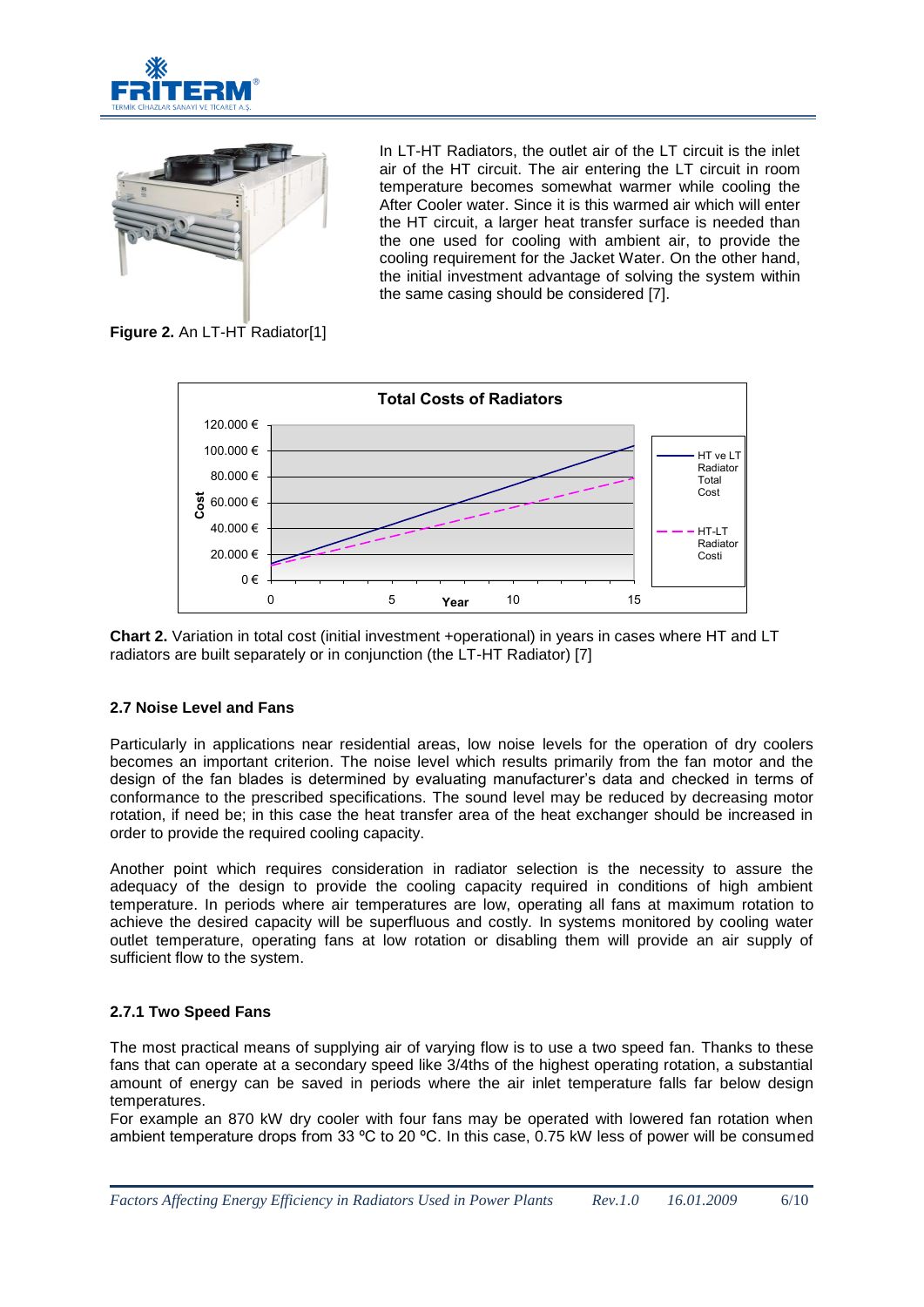

per fan, which means an energy consumption of nearly 40 %. This example pertains to 4 fans, systems of a much higher number of fans are being operated in most plants.

The power consumed by the 800 mm diameter fan in both speed and data belonging to another fan which may be used in lower rotations has been given below [8].

| 880 d/d | 2.00 kW   |
|---------|-----------|
| 660 d/d | 1.25 kW   |
| 440 d/d | 0.37 kW   |
| 330 d/d | $0.20$ kW |

#### **2.7.2 Use of Frequency Inverters and Step Control Units**

With control units used both in single and two speed fans, air flows can be adjusted to needs.

In places where sensitive control over fan speed is not required, step control systems where fans are sequentially enabled and disabled are implemented. The working sequence of fans can be determined by the users, and alternatives where fan operating periods are evenly distributed are also available. Since step control units operate on the basis of the fans being enabled or disabled, they can be manufactured at a lower cost than systems monitoring fan rotation. For this reason, this method is widely preferred for systems including a great number of fans and which do not require sensitive control.

The chart below shows the amount of energy saved in a step controlled operation of a dry cooler with 4 fans. It has been assumed that all 4 fans operate at the hottest hours of the day and that a single fan is sufficient at the coolest hours.



**Chart 3.** Electricity consumption of fans over a period of one day, in a dry cooler where fans are enabled according to need by way of step control. (The filled area indicates the amount of electricity consumed by not using all fans simultaneously, in terms of kWh

In places where the cooling water return temperature is desired to be low and where the number of fans used are low, step control will not yield adequate results. In such cases, systems monitoring fan speed and which therefore offer much more sensitive control over air flow (frequency inverters/converters) are used. Frequency inverters/converters are more expensive than step control unit in terms of initial investment cost; therefore the systems that are widely preferred are those where fans are controlled in groups and step control units and frequency inverters/converters are used together, as opposed to systems where all fans are controlled by separate frequency inverters/converters.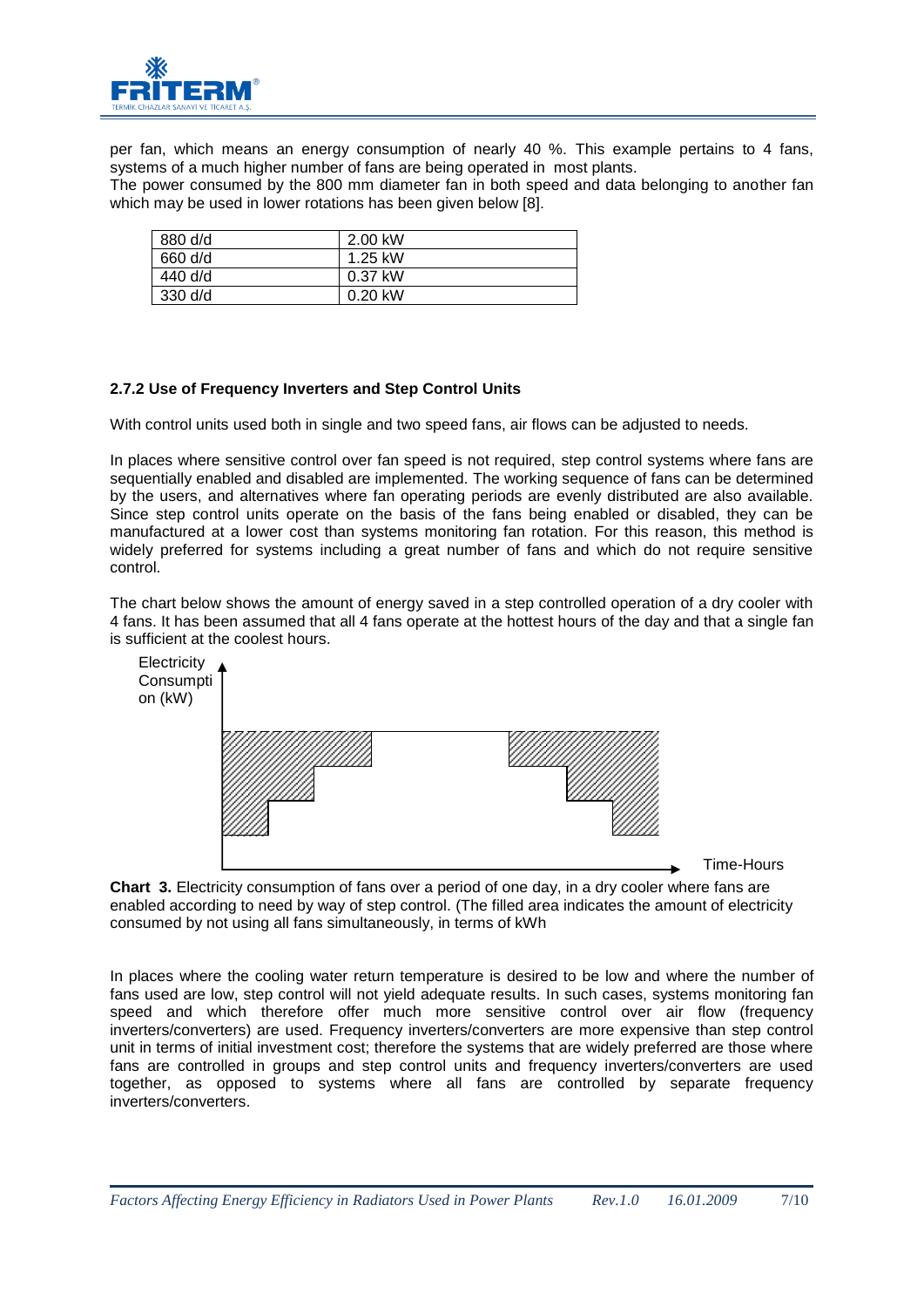

# **2.7.3 EC Fans**

In addition to motor options of various speed ranges, the EC Motor technology whose areas of use have increased significantly over the last few years, can be used with up to Ø 1000 mm diameter fans in dry cooling applications. For fans of larger diameter, Frequency inverters are used. EC fans facilitate controlling the fan motor at all speeds, independently of the number of poles. As seen in Chart 4.A, EC Motor systems save an average of 10 % energy at nominal speed as compared to conventional speed control systems such as frequency inverter-step control-transformer frequency [9].

Due to the acoustically advantageous design of EC Motors, neither the unwanted resonances of frequency converter systems, nor the buzzing of fan controlled systems are observed in EC Motors. Thus, lower noise levels are achieved in EC Motor systems. As shown in Chart 4.B, while EC motor systems offer a minimum of 4 dBA advantage with respect to phase controlled and frequency converter systems, in low fan speeds and air flows in particular, this difference becomes as high as 15~30dBA.



**Chart4.A** EC-Motor Power Consumption [9] **Chart 4.B** EC Motor Noise Level [9]





#### **2.7.4 High Efficiency Motor Utilization**

The high energy efficiency of fan motors used in radiators affect the energy efficiency of the system as a whole, increasing efficiency. The energy efficiency levels of electrical motors are regulated as per the European Union directive on reducing CO2 emissions. The efficiency classification of 2 and 4 pole motors between 1.1-90 kW have been prepared by the European Committee of Manufacturers of Electrical Machinery and Power Electronics (CEMEP) in 1999. Three energy efficiency classes have been defined, which are: CEMEP EFF1, EFF2 and EFF3. Upon demand, "High Efficiency" motors in 6 pole motors and outside the 1.1-90 kW range can also be produced by manufacturing firms [10],[11].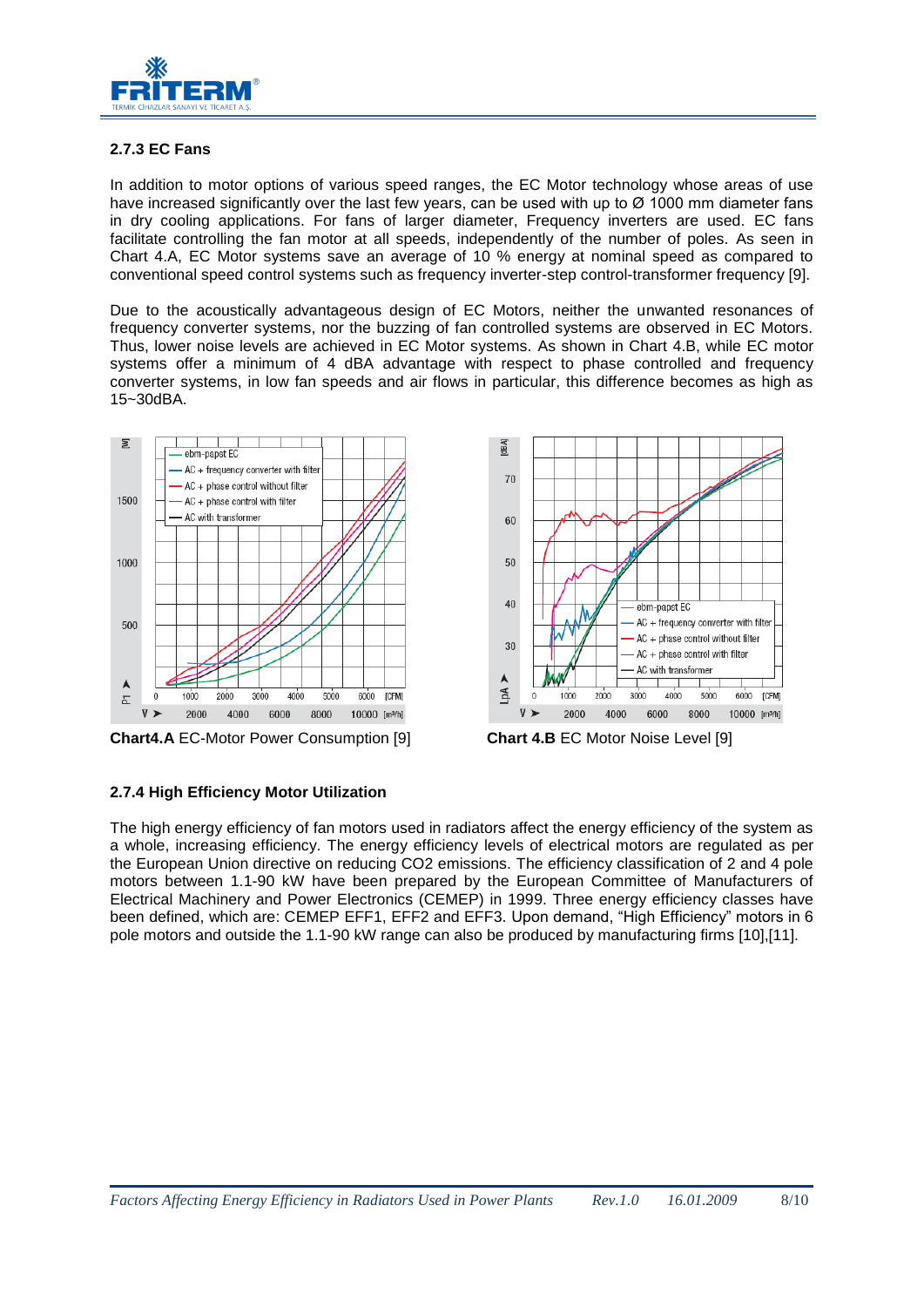



For instance, energy losses in systems with high operating hours (6000 hours/year) decrease by 40 % by the use of class EFF1 high efficiency motors. (This percentage is approximately 20% for EEF2 motors.) A calculation for a 15 kW EEF1 class motor, will show the possibility of 4 MWh's of energy saving per year, which corresponds to 200 Euros annually at a rate of 0.05 Euro/kWh. It should also be borne in mind that high efficiency motors have a longer period of use and that they offer a short return on investment period [10].

# **3. CONCLUSIONS AND SUGGESTIONS**

Increasing energy efficiency during the production, transmission and consumption of energy, in industrial enterprises, buildings, electricity generation plants, in transmission and distribution networks, and in air conditioning facilities as well as minimising the unit investment and operational costs have become the most important issue in today's competitive environment. This necessitates the design, manufacture and use of high performance and high efficiency Radiators which are inexpensive, durable, environment friendly.

Investors, project and application engineers operating within the energy sector, should be well versed in the issues described above. By the use of high energy efficiency products, the efficiency of our businesses will increase as well as our capacity for competitiveness. It should also be kept in mind that these systems are environment friendly as well.